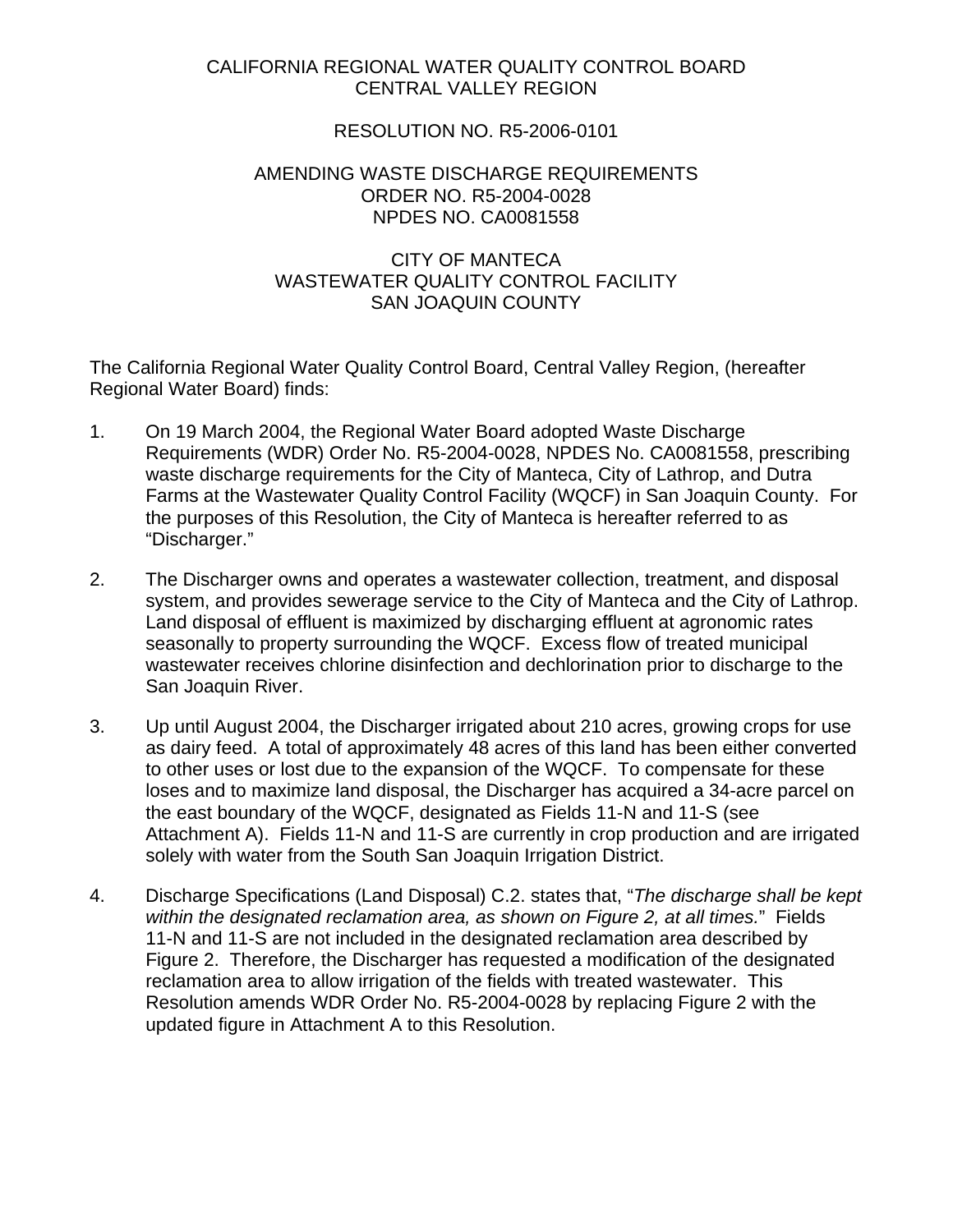- 5. The Discharger has undergone the proper environmental clearance in accordance with the California Environmental Quality Act (CEQA). The Discharger adopted an initial study/negative declaration for disposal of wastewater on the proposed land application area on 9 August 2005, and the County of San Joaquin recorded a Notice of Determination on 10 August 2005.
- 6. The Regional Water Board has notified the Discharger and interested agencies and persons of its intent to amend waste discharge requirements for this discharge and has provided them with an opportunity for a public hearing and an opportunity to submit their written views and recommendations.
- 7. The Regional Water Board, in a public meeting, heard and considered all comments pertaining to the discharge.
- 8. This Order shall amend WDR Order No. R5-2004-0028, NPDES No. CA0081558, pursuant to Section 402 of the CWA (33 U.S.C. section 1342), and amendments thereto, and shall take effect upon the date of hearing, provided EPA has no objections.

**IT IS HEREBY ORDERED** that Order No. R5-2004-0028 is amended solely to replace Figure 2 with the figure included in Attachment A to this Resolution. The City of Manteca, its agents, successors and assigns, in order to meet the provisions contained in Division 7 of the California Water Code and regulations adopted thereunder, and the provisions of the Clean Water Act and regulations and guidelines adopted thereunder, shall comply with Amended Order No. R5-2004-0028:

I, PAMELA C. CREEDON, Executive Officer, do hereby certify the foregoing is a full, true, and correct copy of a Resolution adopted by the California Regional Water Quality Control Board, Central Valley Region, on 22 September 2006.

> \_\_\_\_\_\_\_\_\_\_\_\_\_\_\_\_\_\_\_\_\_\_\_\_\_\_\_\_\_\_\_\_\_\_\_ PAMELA C. CREEDON, Executive Officer